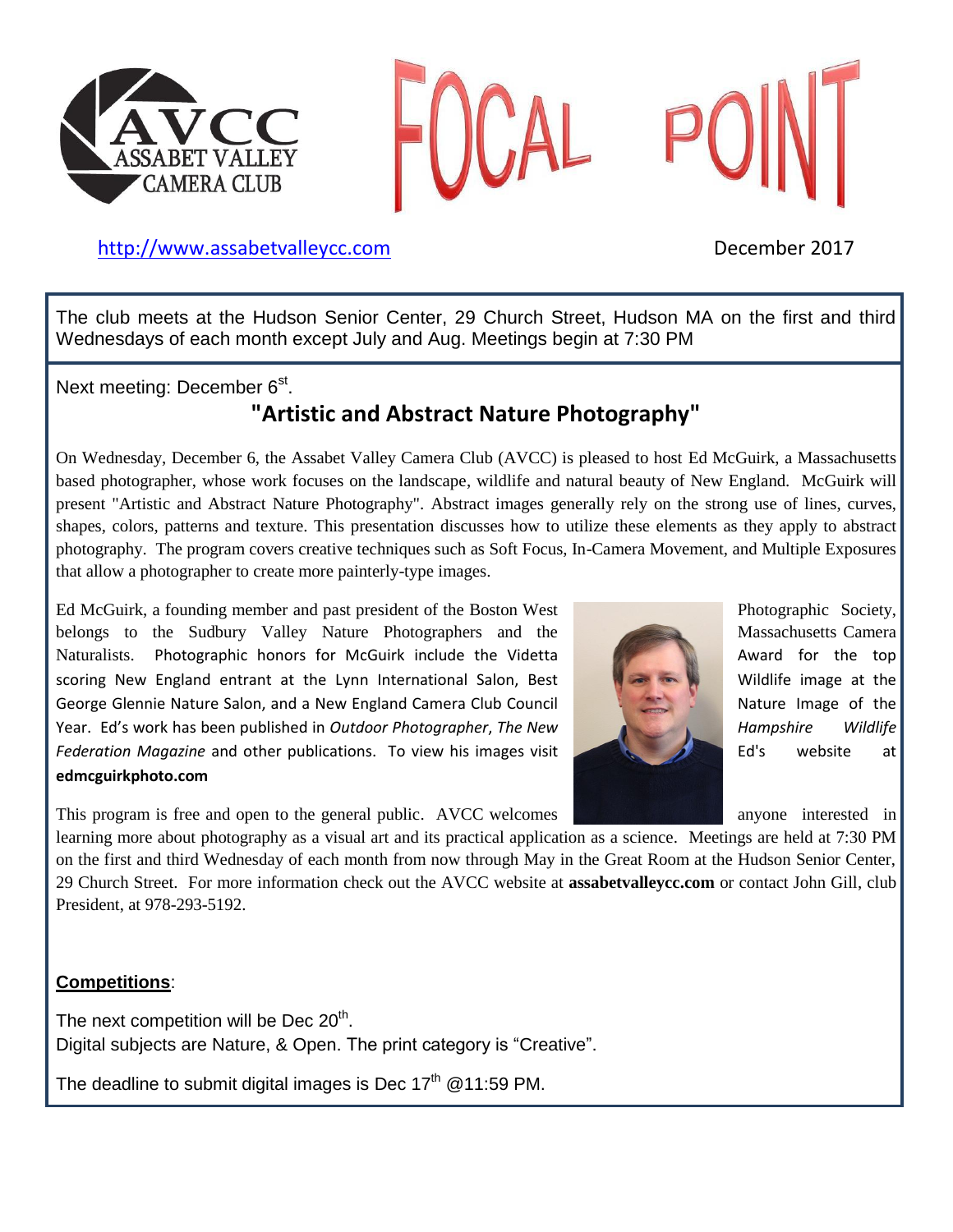# **ANNOUNCEMENTS**

# **Holiday Banquet**

We will be having our annual Holiday banquet, **Dec 6, 2018**. Typically we will start with appetizers at 6PM, and dinner at 6:30, and followed by our regular program night at 7:30. This year we will be having an Italian buffet. There will be numerous raffle items. We are also having a silent auction on some "services" and photo equipment. Including a used Canon Pixma Pro-100 printer, with 9 extra ink cartridges. (ink value alone is \$150). I just wanted to mention to anyone interested in it, that it is heavy, 45 Lbs and has a large footprint.

Packed in a box: 31 x 21 x 14.

The link on B&H[:https://www.bhphotovideo.com/c/product/893738-](https://www.bhphotovideo.com/c/product/893738-REG/Canon_6228b002_Pixma_Pro_100_Photo_Inkjet.html) [REG/Canon\\_6228b002\\_Pixma\\_Pro\\_100\\_Photo\\_Inkjet.html](https://www.bhphotovideo.com/c/product/893738-REG/Canon_6228b002_Pixma_Pro_100_Photo_Inkjet.html)

## **Marlboro Library Show**:

We are still in need of a member to volunteer to be the liaison between the Marlboro Library and AVCC for the show next spring. Please consider volunteering. Please see Maureen Mathieson for information about what it would involve.

# **Marlborough's 'Ray of Sunshine' dies at age 81**



Nothing could keep Ray Johnson from the library, not even a more than hour-long commute.

Johnson – the president of the Friends of the Marlborough Public Library since 1972 – and his wife Carolyn moved from Marlborough to Bernardston 21 years ago, but he remained a presence at the Main Street library. He would drive back to the city  $- a$ nearly three-hour round trip – for monthly board meetings, events and visits.

"Ray never thought that was a long drive," said Mary Rowe, secretary of the Friends. "He did it more than willingly. He was upset when he couldn't make it."

Johnson - a member of the Board of Library Trustees since 1970 - often had to pull over on his trips home to Bernardston to take a nap – at Carolyn's urging – to ensure he made it back safely.

"He wore out a few cars doing that," Carolyn said of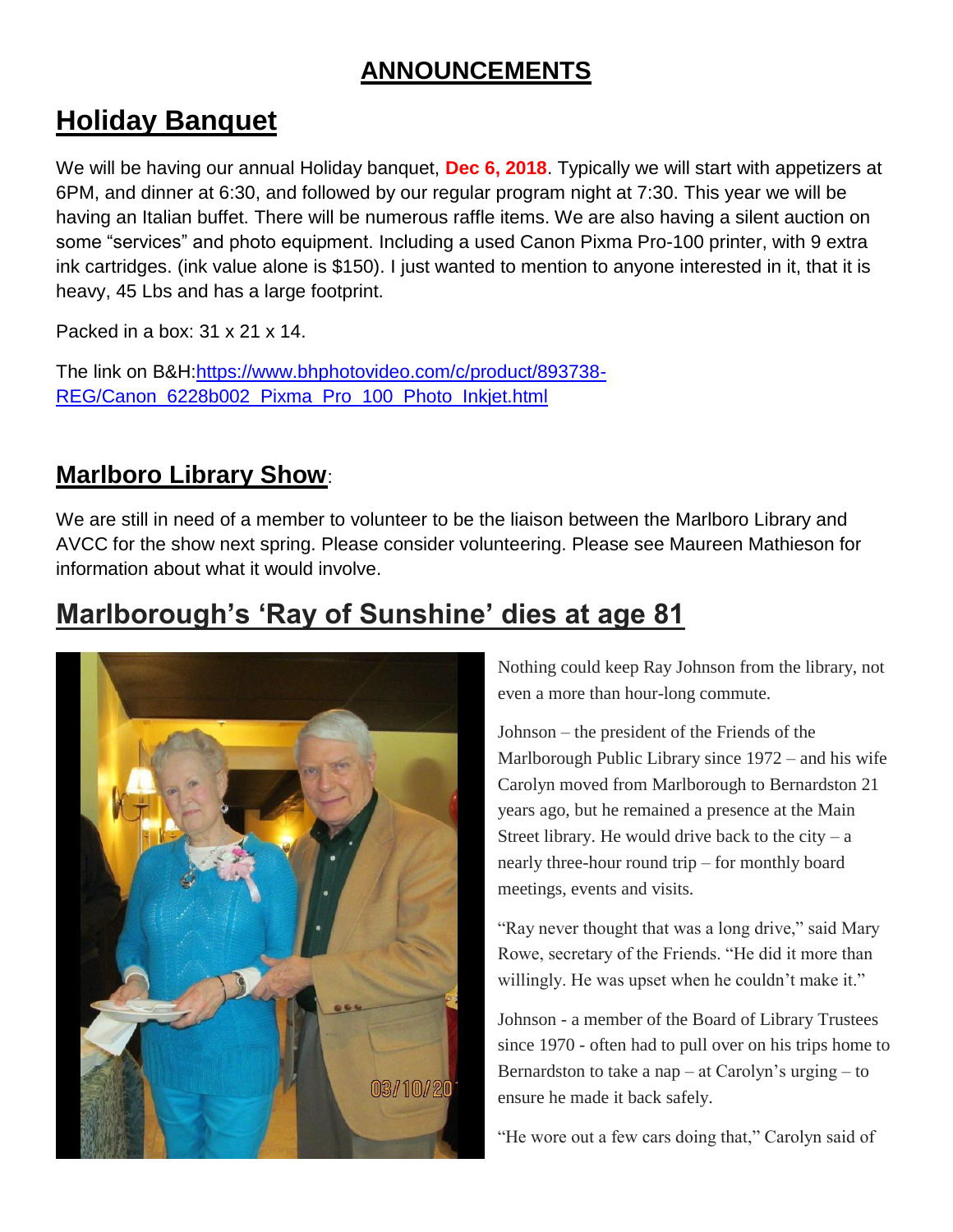her husband's frequent trips.

Johnson died Thursday after battling cancer. He was 81.

"It's going to be a loss to everyone," said Carolyn. "He was a fantastic catalyst."

Colleagues and friends remembered Johnson as dedicated and devoted to bringing high quality programs to the library. Peggy Ayres, a member of the Friends, said Johnson searched for new ways to open the library up to the whole community, including developing programs and securing materials for those who don't speak English.

"His main passion was the library," said Ayres. "He was the driving force behind so many efforts."

Margaret Cardello, library director, lauded his efforts to promote the library. Johnson was a fervent supporter of the proposed renovation and expansion of the century-old library.

"He so looked forward to seeing a new library for Marlborough," she said.

The longtime city resident could often be found wearing a smile, prompting friends and family to nickname him "Ray of Sunshine."

"He was a wonderful, caring, loving man," said Carolyn. "He just wanted to bring so much happiness to the world. He absolutely loved people."

Johnson - an Army veteran - was a member of the Marlborough Brigham Family Trust, a Mason, President of the Young Republicans Club, President of the Greater Marlborough Symphony Orchestra and a member of the Bernardston Historical Society.

"He was the most dedicated person," said Jean Peters, a member of the Friends.

He enjoyed inviting friends and family to his Bernardson home where he would take visitors on a tour of the area, often stopping at the Kringle Candle Company factory. Friends and family said Johnson's death will leave a large hole in the Marlborough and Bernardston communities.

"I'm going to miss him tremendously," said Carolyn.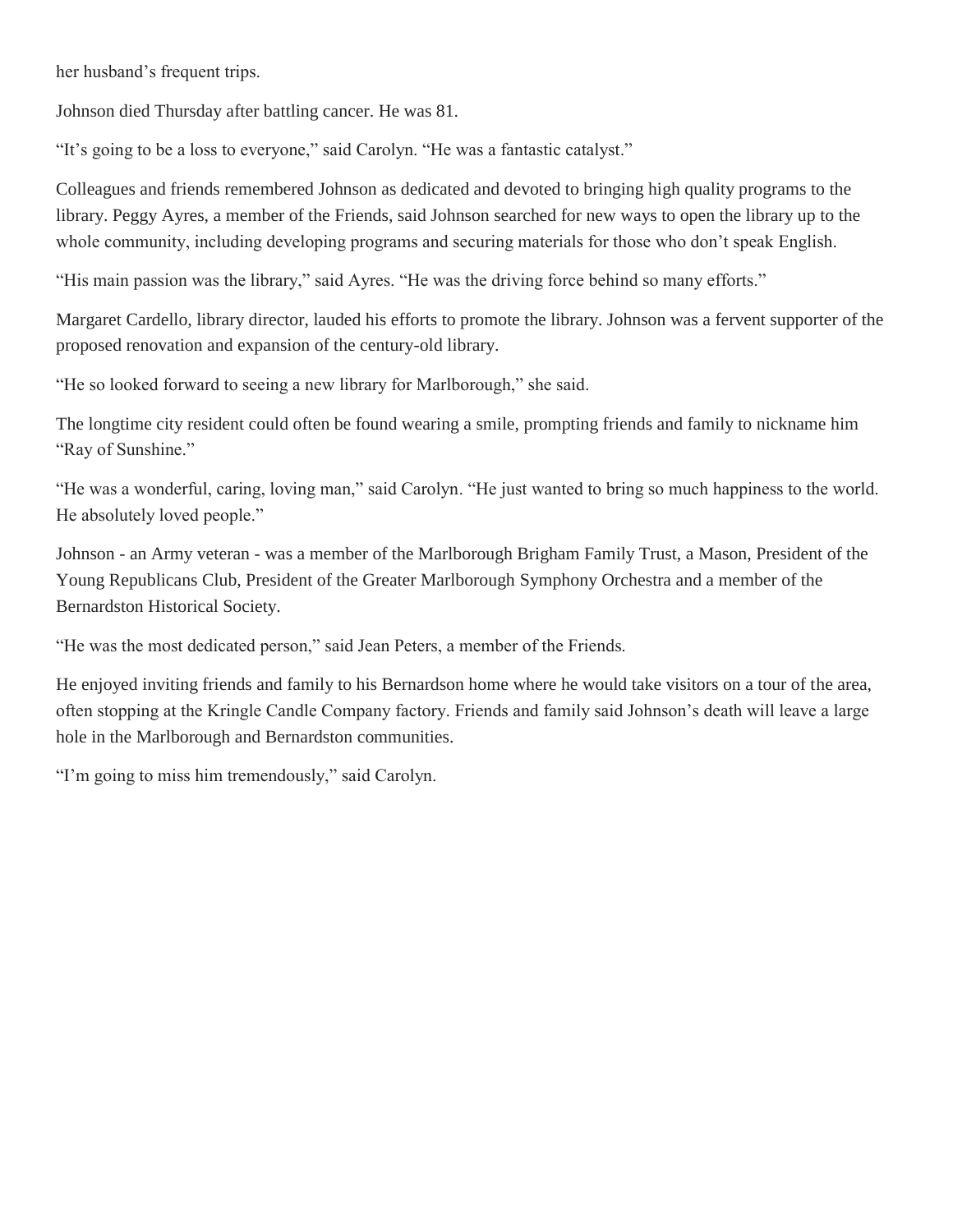### **Assabet Valley Camera Club** 2017 - 2018 **Scavenger Hunt**

### **Rules:**

- Images must be taken between 04-1-2017 and 03-21-2018. 1.
- $2.$ Images may be adjusted (manipulated).
- $3<sub>1</sub>$ Image Files shall be in the same format as for digital competitions (maximum of 1024 pixels wide by maximum 768 pixels tall and file size less the 1 megabyte).
- 4. Image Files shall be jpg type files.
- 5. Image Files shall be named with the "Subject Number" "Maker's Last Name" "Maker's First Name".jpg The Subject Number shall be 2 digits long.

Example: John Doe's Subject # 01 Filename would be "01\_Doe\_John.jpg"

6. Please submit completed images using the club's web page http://www.assabetvalleycc.com/sh/index.php on or before March 21, 2018

### **Scoring:**

- Zero points if the Digital Image does not satisfy subject.  $1<sup>1</sup>$
- $2.$ Four (4) points if the Digital Image is below average.
- Five (5) points if the Digital Image is average.  $3.$
- Six (6) points if the Digital Image is above average.  $4.$
- One can choose to skip one Subject because a person's 5.
- lowest scored Image will be dropped. 6.
- Person with the highest total score wins  $7.$ Ties are broken with # of above average images.

### **Items to Find:**

| Imag |                                  | <b>Check</b> |  |
|------|----------------------------------|--------------|--|
| e#   | <b>Subject</b>                   | when         |  |
| 01   | <b>Action Sports</b>             |              |  |
| 02   | ****Creative (as defined by PSA) |              |  |
| 03   | Curve(s)                         |              |  |
| 04   | Imperfection(s)                  |              |  |
| 05   | Landscape / Seascape             |              |  |
| 06   | Macro / Close Up                 |              |  |
| 07   | <b>Night Sky</b>                 |              |  |
| 08   | On the Water                     |              |  |
| 09   | <b>The Color Red</b>             |              |  |
| 10   | Weather                          |              |  |

All Subjects are part of the Multi-Screen **Competition and Scavenger Hunt entries** will be considered for entry in that competition.

#### \*\*\*\* CREATIVE DEFINITION

The PSA definition of Creative is "Altered Reality." The image may be of any subject matter and must obviously display a change in natural color, form, shape or any combination of these three. All images must be original and may not incorporate elements produced by anyone else. Artwork or computer graphics generated by the entrant may be incorporated if the original photographic content predominates. Images may not be constructed entirely within a

High Dynamic Range (HDR) images without further changes are not considered "Altered Reality."

### Prizes:

|  | <b>Full Contest</b>  |                                    |
|--|----------------------|------------------------------------|
|  | <b>First Place -</b> | <b>Ribbon &amp; Certificate</b>    |
|  | Second Place -       | <u> I Ribbon &amp; Certificate</u> |
|  | <b>Third Place -</b> | Ribbon & Certificate               |

Note: = AVCC Subjects = AVCC Print Subjects Ap

Images will be displayed in the orientation provided.

If you have any questions, contact **Tony Monteiro** by email at monteiroanthony@hotmail.com or call 978-562-6185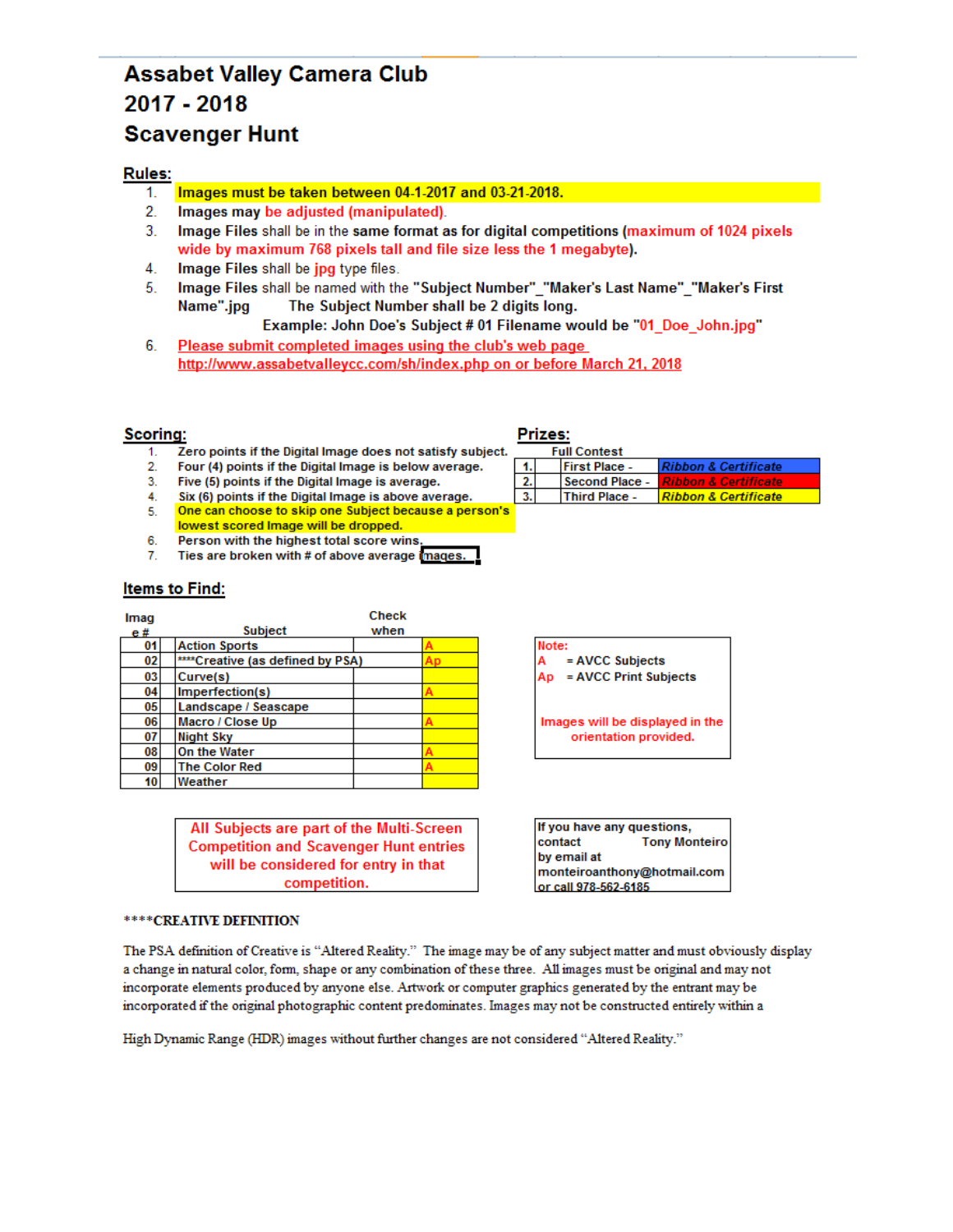| <b>TITLE</b>                           | <b>SUBMITTED BY</b>          | <b>SCORE</b> | <b>AWARD</b> |
|----------------------------------------|------------------------------|--------------|--------------|
| <b>GOLD</b>                            |                              |              |              |
| <b>Nesting Loon at Echo Lake Beach</b> | <b>Todd Mathieson</b>        | 28.6         | 1st          |
| <b>Cormorant Preening</b>              | <b>Sue Abrahamsen</b>        | 28.5         | 2nd          |
| I'm Ready if You Are                   | <b>Bob Cooke</b>             | 27.3         | 3rd          |
| <b>Lotus After the Rain</b>            | <b>John Gill</b>             | 26.9         |              |
| Blue Heron II                          | Linda Shelales               | 26.8         |              |
| <b>Moore Monet</b>                     | <b>Dave Morin</b>            | 22.8         |              |
|                                        |                              |              |              |
|                                        |                              |              |              |
| <b>SILVER</b>                          |                              |              |              |
| Loon                                   | <b>Leon Ferrante</b>         | 26.8         | 1st          |
| Ferns in Acadia                        | Maureen Mathieson            | 25.4         | 2nd          |
| Steady Now                             | Ann DeCristofaro             | 24.3         | 3rd          |
| Mallards Blending In                   | <b>Bob Escott</b>            | 24.2         |              |
|                                        |                              |              |              |
| Make-Up for Oct. '17 - OPEN            |                              |              |              |
| <b>White Peacocok</b>                  | Maureen Mathieson            | 26.2         |              |
|                                        |                              |              |              |
| <b>BRONZE</b>                          |                              |              |              |
| <b>Blue Heron Catches Fish</b>         | <b>Darlene Holman</b>        | 28.4         | 1st          |
| Willets in Flight                      | Larry Alley                  | 25.3         | 2nd          |
| Antelope Canyon                        | <b>Bill Weiblen</b>          | 24.3         | 3rd          |
| Eagles Above the Snake River           | Mary Strachan                | 23           |              |
| <b>Field of Tenderness</b>             | <b>Linda DeStefano Brown</b> | 22.8         |              |
|                                        |                              |              |              |
| Make-Up for Oct. '17 - OPEN            |                              |              |              |
| Abandoned                              | <b>Linda DeStefano Brown</b> | 25.3         |              |
| Dahlia - Vasio Megos                   | <b>Larry Alley</b>           | 24.8         |              |

### **Nov. '17 Print Competition - OPEN**

**Images Highlighted in Yellow are Eligible for the Quad-Club Competition**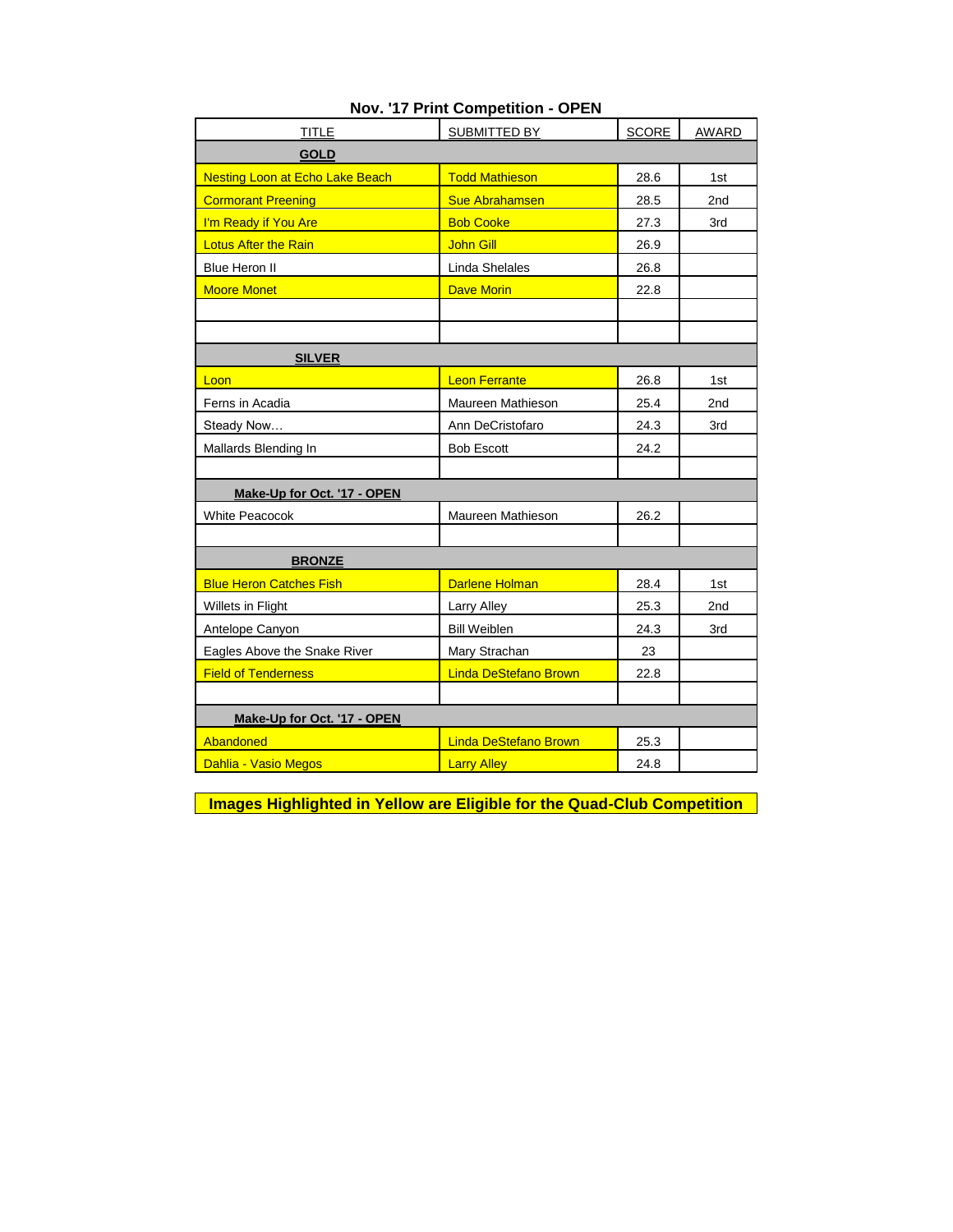| PRINT SUMMARY 2017-2018 |                                            |             |               |                   |                  |                     |               |              |              |              |  |  |
|-------------------------|--------------------------------------------|-------------|---------------|-------------------|------------------|---------------------|---------------|--------------|--------------|--------------|--|--|
|                         | <b>SEPT</b>                                | <b>OCT</b>  | <b>NOV</b>    | <b>DEC</b>        | <b>JAN</b>       | <b>FEB</b>          | <b>MAR</b>    | <b>APR</b>   | <b>MAY</b>   |              |  |  |
| <b>GOLD</b>             | Open<br><b>Nature</b><br>Americana<br>Open |             | Open          | <b>Monochrome</b> | <b>Nature</b>    | Open                | Open          | <b>TOTAL</b> |              |              |  |  |
| <b>Todd Mathieson</b>   | 25.5                                       | 26          | 28.6          | $\mathbf 0$       | 0                | 0                   | 0             | $\mathbf 0$  | $\mathbf 0$  | 80.1         |  |  |
| John Gill               | 26.1                                       | 26.3        | 26.9          | $\mathbf 0$       | $\pmb{0}$        | $\mathbf 0$         | 0             | $\mathbf 0$  | 0            | 79.3         |  |  |
| Sue Abrahamsen          | 25                                         | 22          | 28.5          | $\pmb{0}$         | $\boldsymbol{0}$ | $\mathbf 0$         | $\mathbf 0$   | $\mathbf 0$  | 0            | 75.5         |  |  |
| Linda Shelales          | 24.7                                       | 22.7        | 26.8          | $\mathbf 0$       | 0                | $\mathbf 0$         | $\Omega$      | $\Omega$     | $\Omega$     | 74.2         |  |  |
| <b>Bob Cooke</b>        | 24.2                                       | 22.7        | 27.2          | $\mathbf 0$       | 0                | $\mathbf 0$         | 0             | $\mathbf 0$  | 0            | 74.1         |  |  |
| Dave Morin              | 23.9                                       | 24.3        | 22.8          | $\mathbf 0$       | 0                | $\mathbf 0$         | 0             | $\mathbf 0$  | 0            | 71           |  |  |
| Linda Gilberti          | 22.8                                       | 23.5        | 0             | 0                 | 0                | 0                   | 0             | $\mathbf 0$  | 0            | 46.3         |  |  |
| <b>SILVER</b>           | Open                                       | Open        | <b>Nature</b> | Americana         | Open             | <b>Monochrome</b>   | <b>Nature</b> | Open         | Open         | <b>TOTAL</b> |  |  |
| Leon Ferrante           | 25.6                                       | 28.1        | 26.8          | $\mathbf 0$       | 0                | 0                   | $\mathbf 0$   | $\mathbf 0$  | 0            | 80.5         |  |  |
| Maureen Mathieson       | 26.4                                       | 26.2        | 25.4          | $\mathbf 0$       | 0                | $\Omega$            | $\Omega$      | $\Omega$     | $\Omega$     | 78           |  |  |
| <b>Bob Escott</b>       | 24.6                                       | 24          | 24.2          | $\mathbf 0$       | $\boldsymbol{0}$ | $\pmb{0}$           | $\mathbf 0$   | $\mathbf 0$  | 0            | 72.8         |  |  |
| <b>Barbara Huntley</b>  | 21.2                                       | 24.5        | $\mathbf 0$   | $\mathbf 0$       | 0                | $\mathbf 0$         | $\mathbf 0$   | $\mathbf 0$  | 0            | 45.7         |  |  |
| Ann DeCristofaro        | $\mathbf 0$                                | $\mathbf 0$ | 24.3          | $\mathbf 0$       | 0                | $\mathbf 0$         | 0             | $\mathbf 0$  | 0            | 24.3         |  |  |
| Diana Bull              | 23.2                                       | $\mathbf 0$ | 0             | $\pmb{0}$         | $\boldsymbol{0}$ | $\mathsf 0$         | $\mathbf 0$   | 0            | 0            | 23.2         |  |  |
| <b>BRONZE</b>           | Open                                       | Open        | <b>Nature</b> | <b>Americana</b>  | Open             | <b>Monochrome</b>   | <b>Nature</b> | Open         | Open         | <b>TOTAL</b> |  |  |
| Darlene Holman          | 24.4                                       | 25.5        | 28.4          | $\pmb{0}$         | $\boldsymbol{0}$ | $\mathbf 0$         | $\mathbf 0$   | 0            | $\Omega$     | 78.3         |  |  |
| Linda DeStefano Brown   | 23.6                                       | 25.3        | 22.8          | $\mathbf 0$       | $\mathbf 0$      | $\mathbf 0$         | $\mathbf 0$   | 0            | $\mathbf{0}$ | 71.7         |  |  |
| <b>Bill Weiblen</b>     | 25                                         | 21.7        | 24.3          | $\mathbf 0$       | 0                | $\mathbf 0$         | 0             | $\mathbf 0$  | 0            | 71           |  |  |
| Mary Strachan           | 23.8                                       | 21.6        | 23            | $\mathbf 0$       | $\boldsymbol{0}$ | $\mathbf 0$         | 0             | $\mathbf 0$  | 0            | 68.4         |  |  |
| Larry Alley             | $\mathbf 0$                                | 24.8        | 25.3          | 0                 | 0                | $\mathbf 0$         | 0             | $\mathbf 0$  | 0            | 50.1         |  |  |
| Cathy Robotis           | 23.8                                       | $\Omega$    | $\mathbf 0$   | $\mathbf 0$       | $\mathbf 0$      | $\mathbf 0$         | $\mathbf 0$   | $\Omega$     | 0            | 23.8         |  |  |
| John Sahagian           | 0                                          | 22.9        | $\mathbf 0$   | $\pmb{0}$         | 0                | $\mathsf{O}\xspace$ | 0             | 0            | 0            | 22.9         |  |  |
| Larry Wellington        | 22.3                                       | 0           | 0             | $\mathbf 0$       | 0                | $\mathbf 0$         | $\mathbf 0$   | $\mathbf 0$  | 0            | 22.3         |  |  |

**Images Highlighted in Yellow are Eligible for the Quad-Club Competition**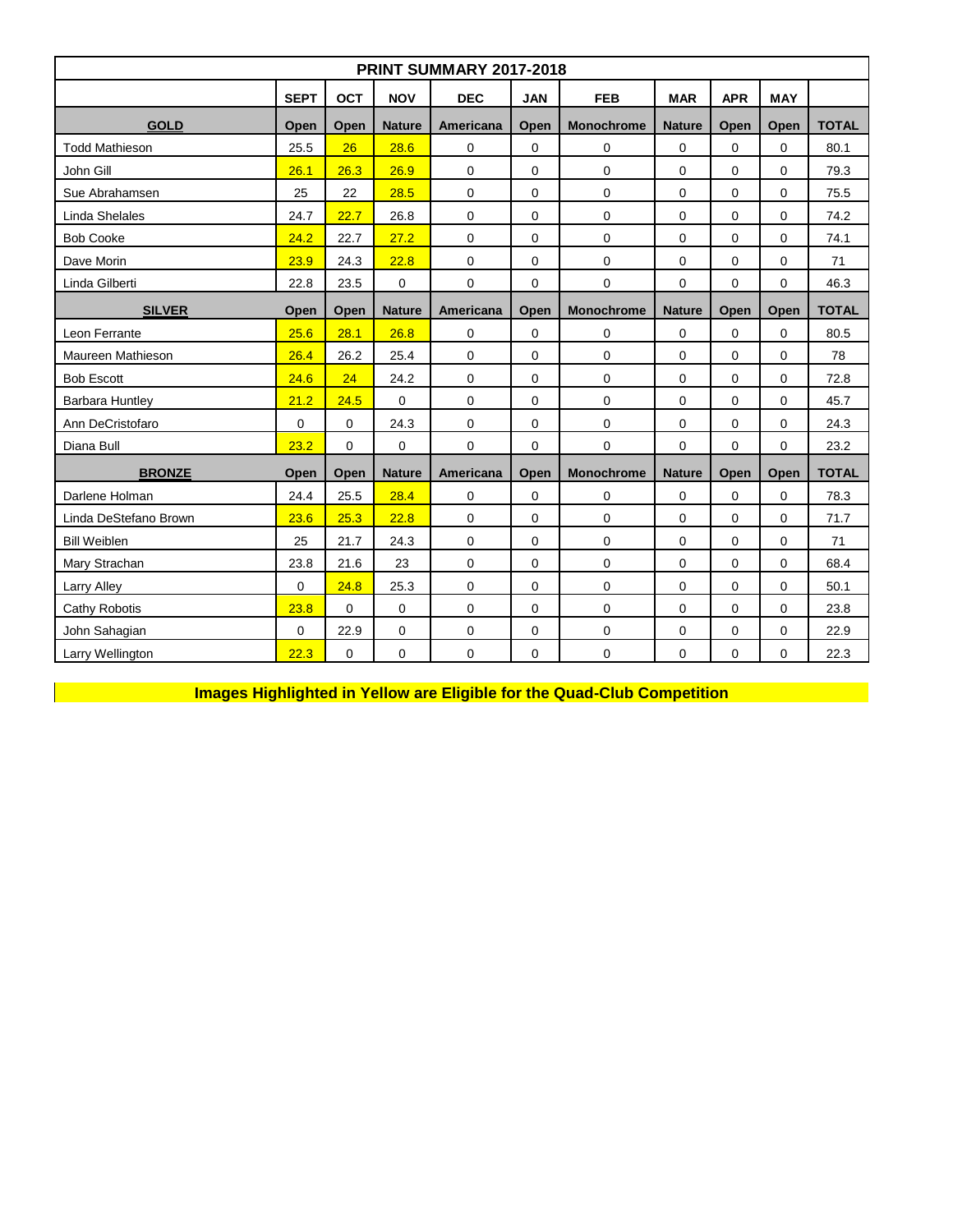| <b>TITLE</b><br>SUBMITTED BY<br><b>SCORE</b><br><b>AWARD</b><br><b>CLASS AA</b><br>Doris Monteiro<br>Our National Bird<br>27.4<br>1st<br><b>Tony Monteiro</b><br><b>Reflected Egret</b><br>26.8<br>2 <sub>nd</sub><br>Dragonfly on Lotus Bud<br>Cathy Simmons<br>26.5<br>3rd<br>Chimp Chums at Their Pumpkin Party<br>Linda Shelales<br>25.9<br>Flower on Rainy Day<br>Dave Morin<br>25.7<br><b>Tiger With Pumpkin</b><br>Sue Abrahamsen<br>25.7<br>Pink Edge Sulphur Butterfly<br>John Gill<br>25.4<br>Green Heron in the Grass<br><b>Drew Simmons</b><br>25.2<br>Lotus With Bee<br><b>Ginny Harris</b><br>25.1<br>White Peacock Southwicks Zoo<br><b>Todd Mathieson</b><br>24.6<br><b>CLASS A</b><br>Maureen Mathieson<br>1st<br>Mature Spicebush Caterpillar<br>27.4<br><b>Mallard Front View</b><br>2nd<br><b>Barbara Huntley</b><br>25.8<br><b>Sunset Abstract Magic</b><br>Dave Reynard<br>25.7<br>3rd<br>Farm Pond<br><b>Bob Escott</b><br>25.7<br>3rd<br>Dazzling Dahlia<br>Linda Gilberti<br>24<br>More Please<br>Leon Ferrante<br>23.5<br>Tower Hill Mix and Match<br>Dean Giolas<br>22.6 |
|-----------------------------------------------------------------------------------------------------------------------------------------------------------------------------------------------------------------------------------------------------------------------------------------------------------------------------------------------------------------------------------------------------------------------------------------------------------------------------------------------------------------------------------------------------------------------------------------------------------------------------------------------------------------------------------------------------------------------------------------------------------------------------------------------------------------------------------------------------------------------------------------------------------------------------------------------------------------------------------------------------------------------------------------------------------------------------------------------------|
|                                                                                                                                                                                                                                                                                                                                                                                                                                                                                                                                                                                                                                                                                                                                                                                                                                                                                                                                                                                                                                                                                                     |
|                                                                                                                                                                                                                                                                                                                                                                                                                                                                                                                                                                                                                                                                                                                                                                                                                                                                                                                                                                                                                                                                                                     |
|                                                                                                                                                                                                                                                                                                                                                                                                                                                                                                                                                                                                                                                                                                                                                                                                                                                                                                                                                                                                                                                                                                     |
|                                                                                                                                                                                                                                                                                                                                                                                                                                                                                                                                                                                                                                                                                                                                                                                                                                                                                                                                                                                                                                                                                                     |
|                                                                                                                                                                                                                                                                                                                                                                                                                                                                                                                                                                                                                                                                                                                                                                                                                                                                                                                                                                                                                                                                                                     |
|                                                                                                                                                                                                                                                                                                                                                                                                                                                                                                                                                                                                                                                                                                                                                                                                                                                                                                                                                                                                                                                                                                     |
|                                                                                                                                                                                                                                                                                                                                                                                                                                                                                                                                                                                                                                                                                                                                                                                                                                                                                                                                                                                                                                                                                                     |
|                                                                                                                                                                                                                                                                                                                                                                                                                                                                                                                                                                                                                                                                                                                                                                                                                                                                                                                                                                                                                                                                                                     |
|                                                                                                                                                                                                                                                                                                                                                                                                                                                                                                                                                                                                                                                                                                                                                                                                                                                                                                                                                                                                                                                                                                     |
|                                                                                                                                                                                                                                                                                                                                                                                                                                                                                                                                                                                                                                                                                                                                                                                                                                                                                                                                                                                                                                                                                                     |
|                                                                                                                                                                                                                                                                                                                                                                                                                                                                                                                                                                                                                                                                                                                                                                                                                                                                                                                                                                                                                                                                                                     |
|                                                                                                                                                                                                                                                                                                                                                                                                                                                                                                                                                                                                                                                                                                                                                                                                                                                                                                                                                                                                                                                                                                     |
|                                                                                                                                                                                                                                                                                                                                                                                                                                                                                                                                                                                                                                                                                                                                                                                                                                                                                                                                                                                                                                                                                                     |
|                                                                                                                                                                                                                                                                                                                                                                                                                                                                                                                                                                                                                                                                                                                                                                                                                                                                                                                                                                                                                                                                                                     |
|                                                                                                                                                                                                                                                                                                                                                                                                                                                                                                                                                                                                                                                                                                                                                                                                                                                                                                                                                                                                                                                                                                     |
|                                                                                                                                                                                                                                                                                                                                                                                                                                                                                                                                                                                                                                                                                                                                                                                                                                                                                                                                                                                                                                                                                                     |
|                                                                                                                                                                                                                                                                                                                                                                                                                                                                                                                                                                                                                                                                                                                                                                                                                                                                                                                                                                                                                                                                                                     |
|                                                                                                                                                                                                                                                                                                                                                                                                                                                                                                                                                                                                                                                                                                                                                                                                                                                                                                                                                                                                                                                                                                     |
|                                                                                                                                                                                                                                                                                                                                                                                                                                                                                                                                                                                                                                                                                                                                                                                                                                                                                                                                                                                                                                                                                                     |
|                                                                                                                                                                                                                                                                                                                                                                                                                                                                                                                                                                                                                                                                                                                                                                                                                                                                                                                                                                                                                                                                                                     |
|                                                                                                                                                                                                                                                                                                                                                                                                                                                                                                                                                                                                                                                                                                                                                                                                                                                                                                                                                                                                                                                                                                     |
| 21<br>Sunset on the River<br>Jill Lockwood                                                                                                                                                                                                                                                                                                                                                                                                                                                                                                                                                                                                                                                                                                                                                                                                                                                                                                                                                                                                                                                          |
| Diana Ledoux<br>Reflection<br>20.7                                                                                                                                                                                                                                                                                                                                                                                                                                                                                                                                                                                                                                                                                                                                                                                                                                                                                                                                                                                                                                                                  |
|                                                                                                                                                                                                                                                                                                                                                                                                                                                                                                                                                                                                                                                                                                                                                                                                                                                                                                                                                                                                                                                                                                     |
| <b>CLASS B</b>                                                                                                                                                                                                                                                                                                                                                                                                                                                                                                                                                                                                                                                                                                                                                                                                                                                                                                                                                                                                                                                                                      |
| Waterfall<br>Jim Quinn<br>26.9<br>1st                                                                                                                                                                                                                                                                                                                                                                                                                                                                                                                                                                                                                                                                                                                                                                                                                                                                                                                                                                                                                                                               |
| At the Café<br>Linda DeStefano Brown<br>26.6<br>2nd                                                                                                                                                                                                                                                                                                                                                                                                                                                                                                                                                                                                                                                                                                                                                                                                                                                                                                                                                                                                                                                 |
| Jane Parker<br>3rd<br><b>Breezy</b><br>26.5                                                                                                                                                                                                                                                                                                                                                                                                                                                                                                                                                                                                                                                                                                                                                                                                                                                                                                                                                                                                                                                         |
| Common Chaffinch<br>Mary Strachan<br>26.4                                                                                                                                                                                                                                                                                                                                                                                                                                                                                                                                                                                                                                                                                                                                                                                                                                                                                                                                                                                                                                                           |
| Diana Bull<br>Eastern King Bird<br>26.1                                                                                                                                                                                                                                                                                                                                                                                                                                                                                                                                                                                                                                                                                                                                                                                                                                                                                                                                                                                                                                                             |
| Cheetah in Captivity<br>Darlene Holman<br>24.9                                                                                                                                                                                                                                                                                                                                                                                                                                                                                                                                                                                                                                                                                                                                                                                                                                                                                                                                                                                                                                                      |
| Afternoon Commute<br>Ann DeCristofaro<br>24.4                                                                                                                                                                                                                                                                                                                                                                                                                                                                                                                                                                                                                                                                                                                                                                                                                                                                                                                                                                                                                                                       |
| <b>Brooklyn Bridge</b><br>Natalie Schiavone<br>24.1                                                                                                                                                                                                                                                                                                                                                                                                                                                                                                                                                                                                                                                                                                                                                                                                                                                                                                                                                                                                                                                 |
| Tomorrow's Monarch<br>Larry Alley<br>23.8                                                                                                                                                                                                                                                                                                                                                                                                                                                                                                                                                                                                                                                                                                                                                                                                                                                                                                                                                                                                                                                           |
| La Paz Falls<br>Art Walker<br>23.7                                                                                                                                                                                                                                                                                                                                                                                                                                                                                                                                                                                                                                                                                                                                                                                                                                                                                                                                                                                                                                                                  |
| <b>Guarding Gotham</b><br>Catherine Robotis<br>23.4                                                                                                                                                                                                                                                                                                                                                                                                                                                                                                                                                                                                                                                                                                                                                                                                                                                                                                                                                                                                                                                 |
| Castle Ruins Madame Sherri Forest<br>Theresa Vachowski<br>23                                                                                                                                                                                                                                                                                                                                                                                                                                                                                                                                                                                                                                                                                                                                                                                                                                                                                                                                                                                                                                        |
| Damn Costume Doesn't Fit<br><b>Bob Cooke</b><br>23                                                                                                                                                                                                                                                                                                                                                                                                                                                                                                                                                                                                                                                                                                                                                                                                                                                                                                                                                                                                                                                  |
| A Rose for the Bride<br>Marie Riley<br>22.9                                                                                                                                                                                                                                                                                                                                                                                                                                                                                                                                                                                                                                                                                                                                                                                                                                                                                                                                                                                                                                                         |
| Pam Meoli<br>Dragonfly on Pink<br>22.9                                                                                                                                                                                                                                                                                                                                                                                                                                                                                                                                                                                                                                                                                                                                                                                                                                                                                                                                                                                                                                                              |
| White Tiger<br>Jennifer Wang<br>22.2                                                                                                                                                                                                                                                                                                                                                                                                                                                                                                                                                                                                                                                                                                                                                                                                                                                                                                                                                                                                                                                                |
| Gull Talk: Get Off My Roof<br>John McKinney<br>22                                                                                                                                                                                                                                                                                                                                                                                                                                                                                                                                                                                                                                                                                                                                                                                                                                                                                                                                                                                                                                                   |
| Flowers<br>Susan Nichols<br>20.9                                                                                                                                                                                                                                                                                                                                                                                                                                                                                                                                                                                                                                                                                                                                                                                                                                                                                                                                                                                                                                                                    |

| Make-Up for Oct. '17 - OPEN |                       |      |  |
|-----------------------------|-----------------------|------|--|
| Homage to Georgia           | Linda DeStefano Brown | 20.9 |  |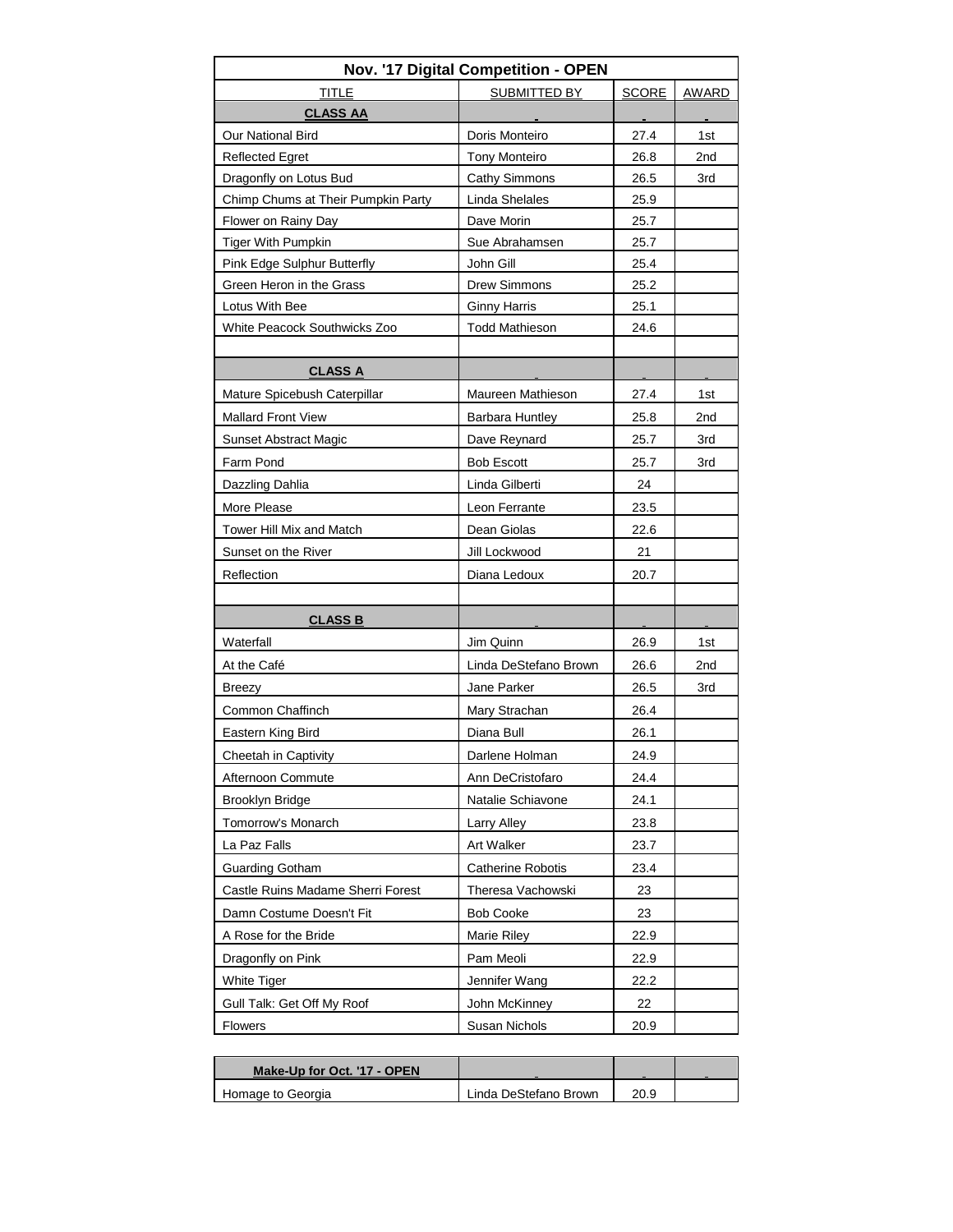|                               | Nov. '17 Digital Competition - IMPERFECTION(S) |              |              |
|-------------------------------|------------------------------------------------|--------------|--------------|
| <b>TITLE</b>                  | SUBMITTED BY                                   | <b>SCORE</b> | <b>AWARD</b> |
| <b>CLASS AA</b>               |                                                |              |              |
| Used To Be Perfect            | John Gill                                      | 27.4         | 1st          |
| Perfectly Imperfect Eyes      | <b>Tony Monteiro</b>                           | 27.4         | 1st          |
| Imperfect Pear                | Sue Abrahamsen                                 | 25.8         | 2nd          |
| Imperfect Swallowtail         | <b>Cathy Simmons</b>                           | 25.4         | 3rd          |
| <b>Bad Apples</b>             | <b>Ginny Harris</b>                            | 24.9         |              |
| Out of Sync                   | Doris Monteiro                                 | 24.7         |              |
| Ragged Eastern Swallowtail    | Linda Shelales                                 | 24           |              |
| Flowers 3                     | Dave Morin                                     | 23.7         |              |
| Lotus Blossom Past It's Prime | <b>Todd Mathieson</b>                          | 23.6         |              |
| Clipped Wing                  | <b>Drew Simmons</b>                            | 22.9         |              |
|                               |                                                |              |              |
| <b>CLASS A</b>                |                                                |              |              |
| <b>Bashful</b>                | Diana Ledoux                                   | 25.7         | 1st          |
| Venice                        | <b>Bob Escott</b>                              | 25.6         | 2nd          |
| Missing a Tail                | Maureen Mathieson                              | 24.5         | 3rd          |
| Boat House Imperfection       | Leon Ferrante                                  | 24.3         |              |
| Lotus Beauty in Three         | <b>Barbara Huntley</b>                         | 24           |              |
| I Want My Money Back          | Dave Reynard                                   | 23.7         |              |
| <b>Knotty Tree</b>            | Dean Giolas                                    | 23           |              |
| <b>Rusted Truck</b>           | Jill Lockwood                                  | 23           |              |
| Palm Tree in Distress         | Linda Gilberti                                 | 22.6         |              |
|                               |                                                |              |              |
|                               |                                                |              |              |
| <b>CLASS B</b>                |                                                |              |              |
| Repairs After the Rain        | Natalie Schiavone                              | 26.2         | 1st          |
| Old Rusted Jalopy             | Darlene Holman                                 | 25.9         | 2nd          |
| Glider Unhung                 | <b>Bob Cooke</b>                               | 25.7         | 3rd          |
| <b>Cracked Column</b>         | Pam Meoli                                      | 25.6         |              |
| <b>Bridge</b>                 | <b>Susan Nichols</b>                           | 25.3         |              |
| Mend the Fence                | Jane Parker                                    | 25.3         |              |
| Windows of Melrose Abbey      | Mary Strachan                                  | 24.8         |              |
| The Chipmunk Couldn't Wait    | Ann DeCristofaro                               | 24.1         |              |
| Color Me Red                  | Theresa Vachowski                              | 24           |              |
|                               | <b>Catherine Robotis</b>                       |              |              |
| The Ravages of Time           |                                                | 23.8         |              |
| The Last Struggle             | Linda DeStefano Brown                          | 23.6         |              |
| Spots on Leaves               | Marie Riley                                    | 23.2         |              |
| Mexican Crypt                 | John McKinney                                  | 22.5         |              |
| <b>Imperfect Glasses</b>      | Jim Quinn                                      | 22.4         |              |
| Imperfection                  | <b>Bill Weiblen</b>                            | 22.4         |              |
| Nature's Imperfections        | Diana Bill                                     | 20.8         |              |
|                               |                                                |              |              |
|                               |                                                |              |              |

| Make-Up for Oct. '17 - NATURE |                       |      |  |
|-------------------------------|-----------------------|------|--|
| Parting of the Lotus          | Linda DeStefano Brown | າາ ເ |  |